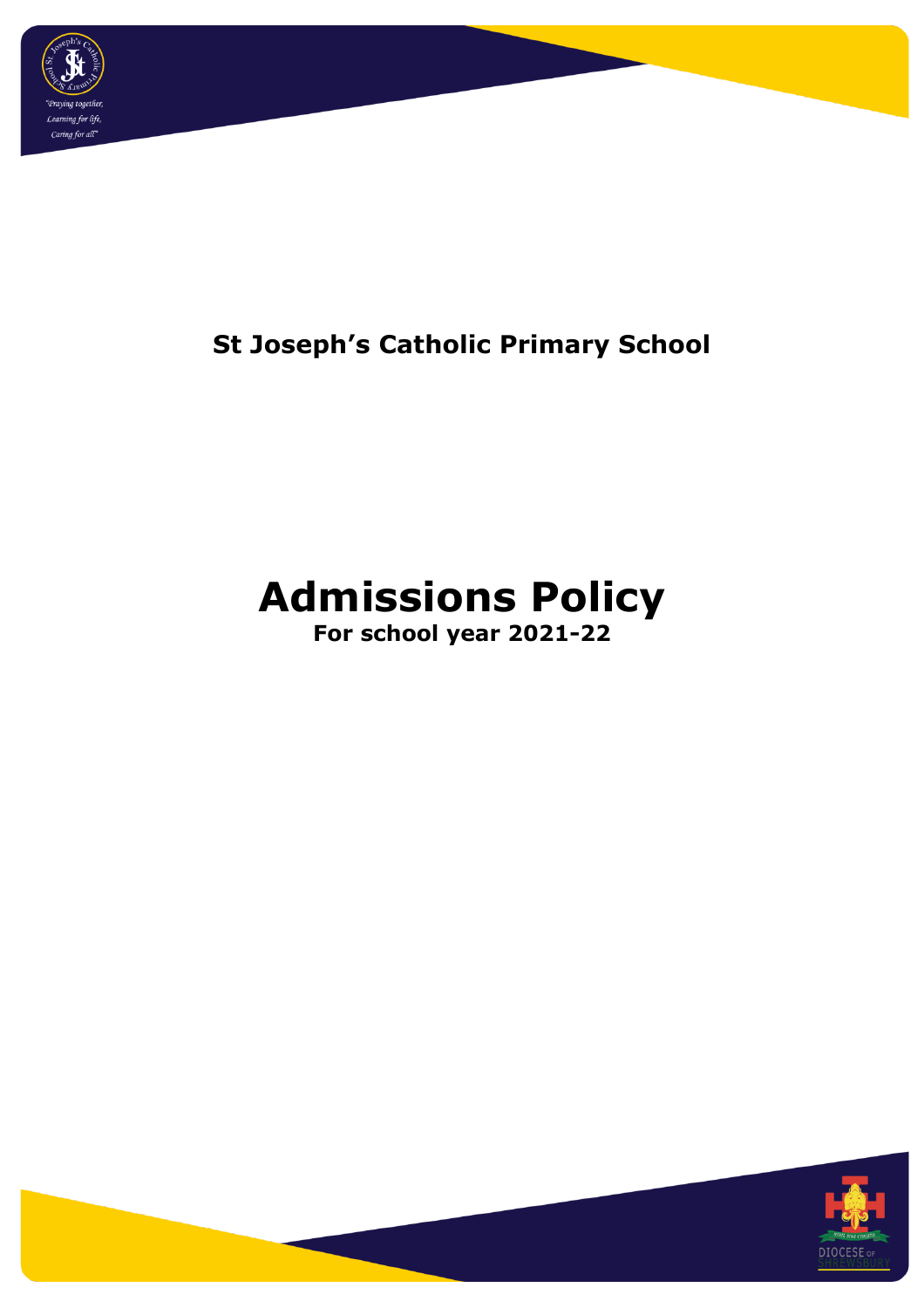

# **ST JOSEPH'S CATHOLIC PRIMARY SCHOOL POLICY FOR ADMISSION TO SCHOOL 2021-22**

# *Praying together, Learning for life, Caring for all*

St Joseph's is a Catholic Primary School under the trusteeship of the Diocese of Shrewsbury. It is maintained by Trafford Local Authority. As a Voluntary Aided School, the Governing Body is the Admissions Authority and is responsible for taking decisions on applications for admissions.

The Catholic Faith and the Teachings of the Catholic Church have an essential role in school life and influence every aspect of the Curriculum. We ask all parents applying for a place here to respect this ethos and its importance to the school community. This does not affect the right of parents who are not of the Faith of this school to apply for and be considered for a place here.

The co-ordination of admissions arrangements is undertaken by the Local Authority. For the school's year commencing September 2021, the Governing Body has set its admissions number at 60.

Admissions to the school will be made by the Governing Body. All preferences listed on the Local Authority Preference Form will be considered on an equal basis with the following set of admissions criteria, forming a priority order where there are more applications for admissions than the school has places available.

- 1) Baptised Catholic Looked After Children and previously Looked After Children
- 2) Baptised Catholic children resident in the parish of St Joseph's
- 3) Baptised Catholic children from other parishes
- 4) Non Catholic Looked After Children and previously Looked After Children
- 5) Non Catholic children whose parents wish them to have a Catholic education

Within each of the categories listed above, the following provisions will be applied in the following order:

- (i) The attendance of a brother or sister at the school at the time of enrolement will increase the priority of an application within each category so that the application will be placed at the top of the category in which the application is made, after children in category 1 (see note h).
- (ii) The children of staff will be given increased priority within each category so that the application will be placed at the top of the category in which the application is made, after children in category (1) (see note k).

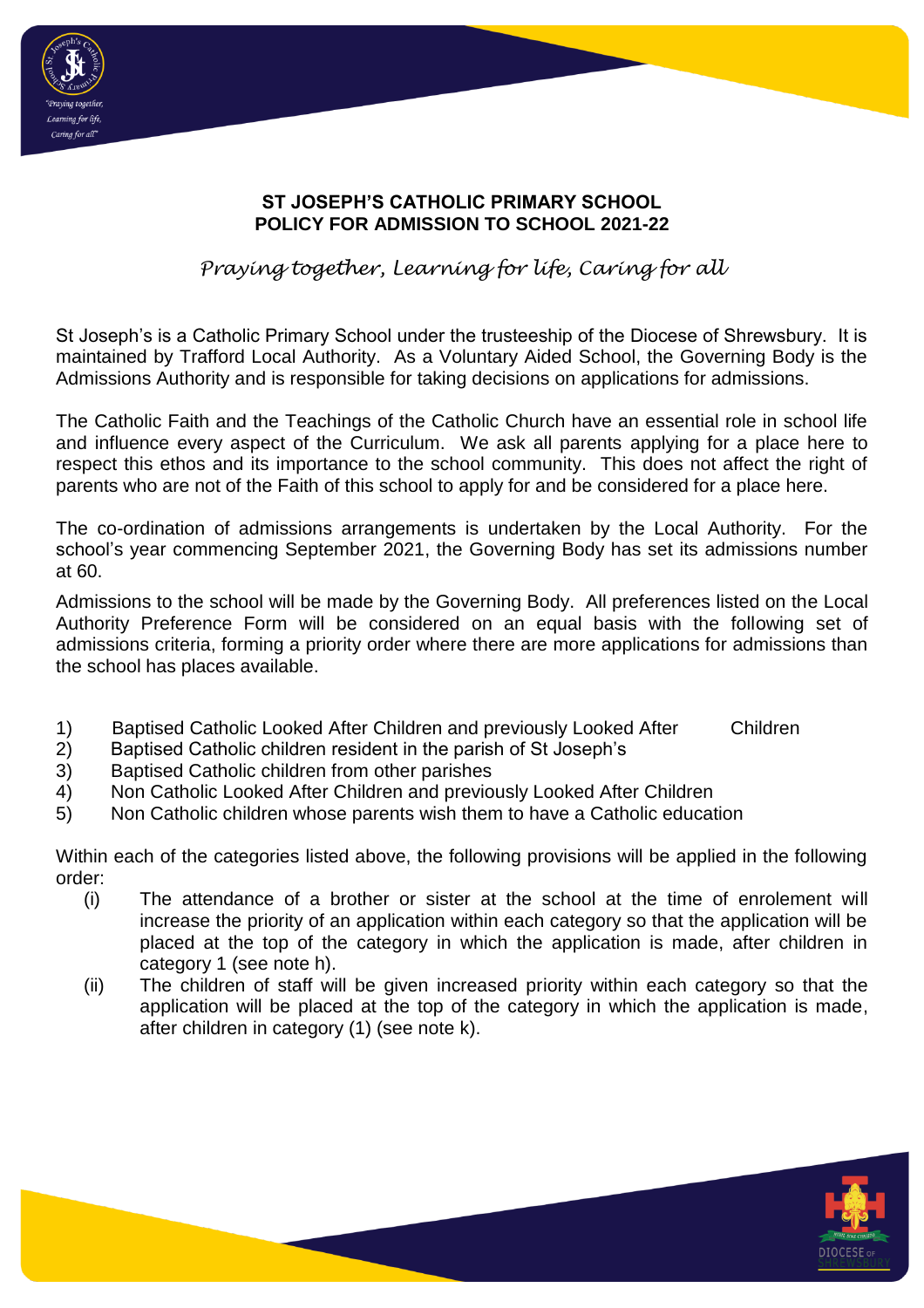

### **Tie-breaker arrangements**

Where two or more applications cannot be otherwise separated, the final place will be determined through a random draw. The draw will be conducted and scrutinised by persons independent from the School, and from the Children, Families and Wellbeing Directorate.

## **Pupils with an Education, Health and Care Plan or a Statement of Special Educational Needs**

The admission of pupils with a Statement of Educational Needs or an Education, Health and Care Plan is dealt with by a completely separate procedure. Children with a Statement of Special Educational Needs or Education, Health and Care Plan that names the school must be admitted. Where this takes place before the allocation of places under these arrangements this will reduce the number of places available to other children.

### **NOTES**

- a) An EHC Plan (previously a Statement of Special Educational Needs) is a statement made by the local authority under section 324 of the Education Act 1996, specifying the special educational provision for a child. An Education, Health and Care Plan is a plan made by the local authority under section 37 of the Children and Families Act 2014, specifying the special educational provision required for a child.
- b) A Looked After Child is a child who is (a) in the care of a Local Authority, or (b) being provided with accommodation by a Local Authority in the exercise of their Social Services functions (under section 22(1) of the Children Act 1989). A previously Looked After Child is one who immediately moved on from that status after becoming subject to an adoption, residence or special guardianship order.
- c) For a child to be considered as a Catholic evidence of a Catholic Baptism will be required.
- d) It is the duty of governors to comply with regulations on class size limits at Key Stage One.
- e) If there are more applications than places available, places will be allocated to children who live nearest to the school, calculated in a direct straight line from the child's permanent place of residence to the school measured using property co-ordinates provided through a combination of the Trafford Local Land and Property Gazetteer (BS7666) and Royal Mail Postal Address Information. In the case of a child living in a block of flats, the distance will be measured in the same way.
- f) Where two or more applications cannot be otherwise separated, the final place will be determined through a random draw. The draw will be conducted and scrutinised by persons independent from the School, and from the Children, Families and Wellbeing Directorate.
- g) Where a child lives with parents with shared responsibility, each for part of a week, the child's "permanent place of residence" will be determined as the address of the parent who normally has responsibility for the majority of school days in a week.
- h) Sibling is defined as a brother or sister, half brother or sister, adopted brother or sister, step brother or sister, or the child of the parent/carer's partner where the child for whom the school place is sought is living in the same family unit at the same address as that sibling.
- i) A waiting list for children who have not been offered a place will be kept and will be ranked according to the Admission Criteria. Parents will be informed of their child's position on the waiting list which will not be operated for longer than the end of the Autumn the application was made.

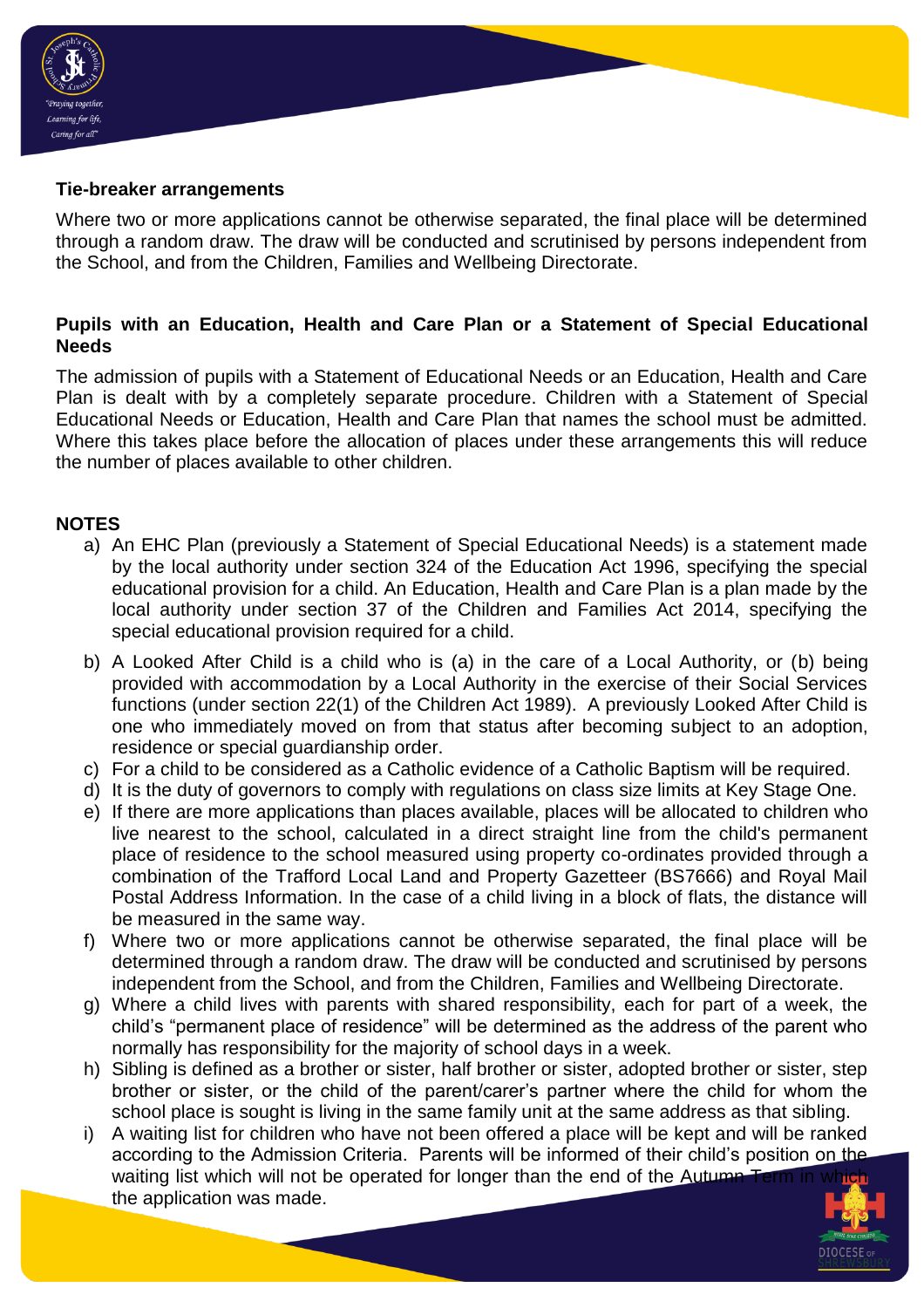

- j) For 'In Year' applications received outside the normal admissions round and if places are available then children qualifying under the published criteria will be admitted. If there are places available but more applicants than places, the published oversubscription criteria, as set out above, will be applied.
- k) This applies where the member of staff has been employed at the school for two or more years at the time at which the application for admission to the school is made, and/or the member of staff is recruited to fill a vacant post for which there is a demonstrable skill shortage.
- l) If an application for admission has been turned down by the Governing Body, parents can appeal to an Independent Appeals Panel. Parents must be allowed at least twenty school days from the date of notification that their application was unsuccessful to submit that appeal. Parents must give reasons for appealing in writing and the decision of the Appeals Panel is binding on the Governors.

The governing body reserves the right to withdraw the offer of a place or, where a child is already attending the school, the place itself, where it is satisfied that the offer or place was obtained by deception.